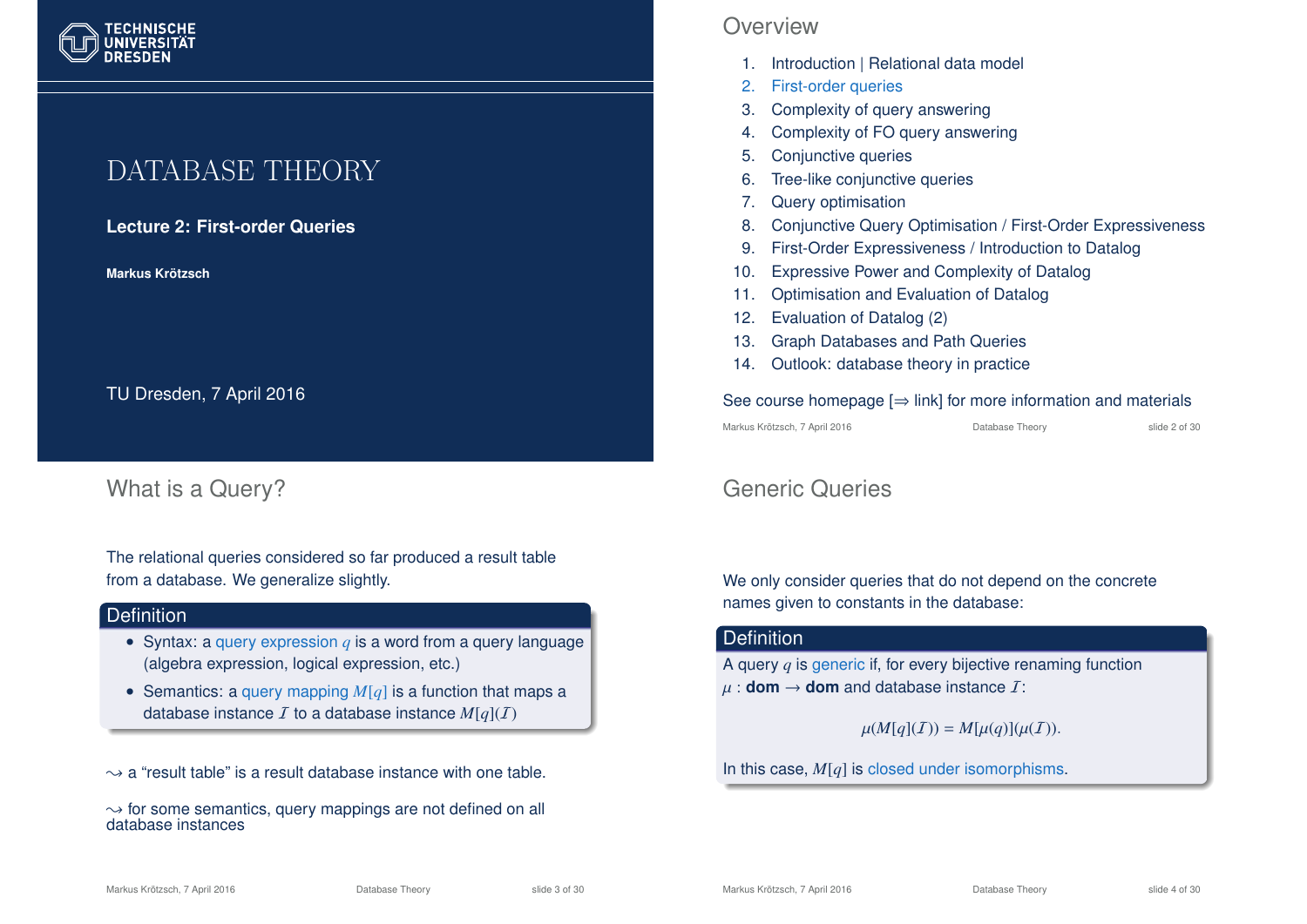### Review: Example from Previous Lecture

 $S<sub>1</sub> = 1$ 

| Lines: |             |  |  |
|--------|-------------|--|--|
| Line   | <b>Type</b> |  |  |
| 85     | bus         |  |  |
| 3      | tram        |  |  |
| F1     | ferry       |  |  |
|        |             |  |  |

#### Connect:

| <b>From</b> | To  | Line |
|-------------|-----|------|
| 57          | 42  | 85   |
|             | 789 | 3    |
|             |     |      |

| ວເບບຮ.     |                     |                   |
|------------|---------------------|-------------------|
| <b>SID</b> | <b>Stop</b>         | <b>Accessible</b> |
| 17         | Hauptbahnhof        | true              |
| 42         | Helmholtzstr.       | true              |
| 57         | Stadtgutstr.        | true              |
| 123        | Gustav-Freytag-Str. | false             |
|            |                     |                   |

Every table has a schema:

- Lines[Line:string, Type:string]
- Stops[SID:int, Stop:string, Accessible:bool]
- Connect[From:int, To:int, Line:string]

Markus Krötzsch, 7 April 2016 **Database Theory** Slide 5 of 30

### First-order Logic with Equality: Syntax

#### Basic building blocks:

- Predicate names with an arity  $\geq 0$ : p, q, Lines, Stops
- Variables:  $x, y, z$
- Constants: *a*, *b*, *c*
- Terms are variables or constants: *s*, *t*

Formulae of first-order logic are defined as usual:

 $\varphi ::= p(t_1, \ldots, t_n) | t_1 \approx t_2 | \neg \varphi | \varphi \wedge \varphi | \varphi \vee \varphi | \exists x. \varphi | \forall x. \varphi$ 

where  $p$  is an  $n$ -ary predicate,  $t_i$  are terms, and  $x$  is a variable.

- An atom is a formula of the form  $p(t_1, \ldots, t_n)$
- A literal is an atom or a negated atom
- Occurrences of variables in the scope of a quantifier are bound: other occurrences of variables are free

### First-order Logic as a Query Language

Idea: database instances are finite first-order interpretations

- $\rightarrow$  use first-order formulae as query language
- $\rightarrow$  use unnamed perspective (more natural here)

Examples (using schema as in previous lecture):

- Find all bus lines: Lines(*x*, "bus")
- Find all possible types of lines: ∃*y*.Lines(*y*, *x*)
- Find all lines that depart from an accessible stop:

∃*y*SID, *y*Stop, *y*To. Stops(*y*SID, *y*Stop,"true") ∧ Connect(*y*SID, *y*To, *x*Line)

Markus Krötzsch, 7 April 2016 **Database Theory** Slide 6 of 30

### First-order Logic Syntax: Simplifications

We use the usual shortcuts and simplifications:

- flat conjunctions  $(\varphi_1 \wedge \varphi_2 \wedge \varphi_3)$  instead of  $(\varphi_1 \wedge (\varphi_2 \wedge \varphi_3))$
- flat disjunctions (similar)
- flat quantifiers (∃*x*, *y*,*z*.ϕ instead of ∃*x*.∃*y*.∃*z*.ϕ)
- $\varphi \to \psi$  as shortcut for  $\neg \varphi \lor \psi$
- $\varphi \leftrightarrow \psi$  as shortcut for  $(\varphi \rightarrow \psi) \land (\psi \rightarrow \varphi)$
- $t_1 \not\approx t_2$  as shortcut for  $\neg(t_1 \approx t_2)$

But we always use parentheses to clarify nesting of ∧ and ∨: No " $\varphi_1 \wedge \varphi_2 \vee \varphi_3$ "!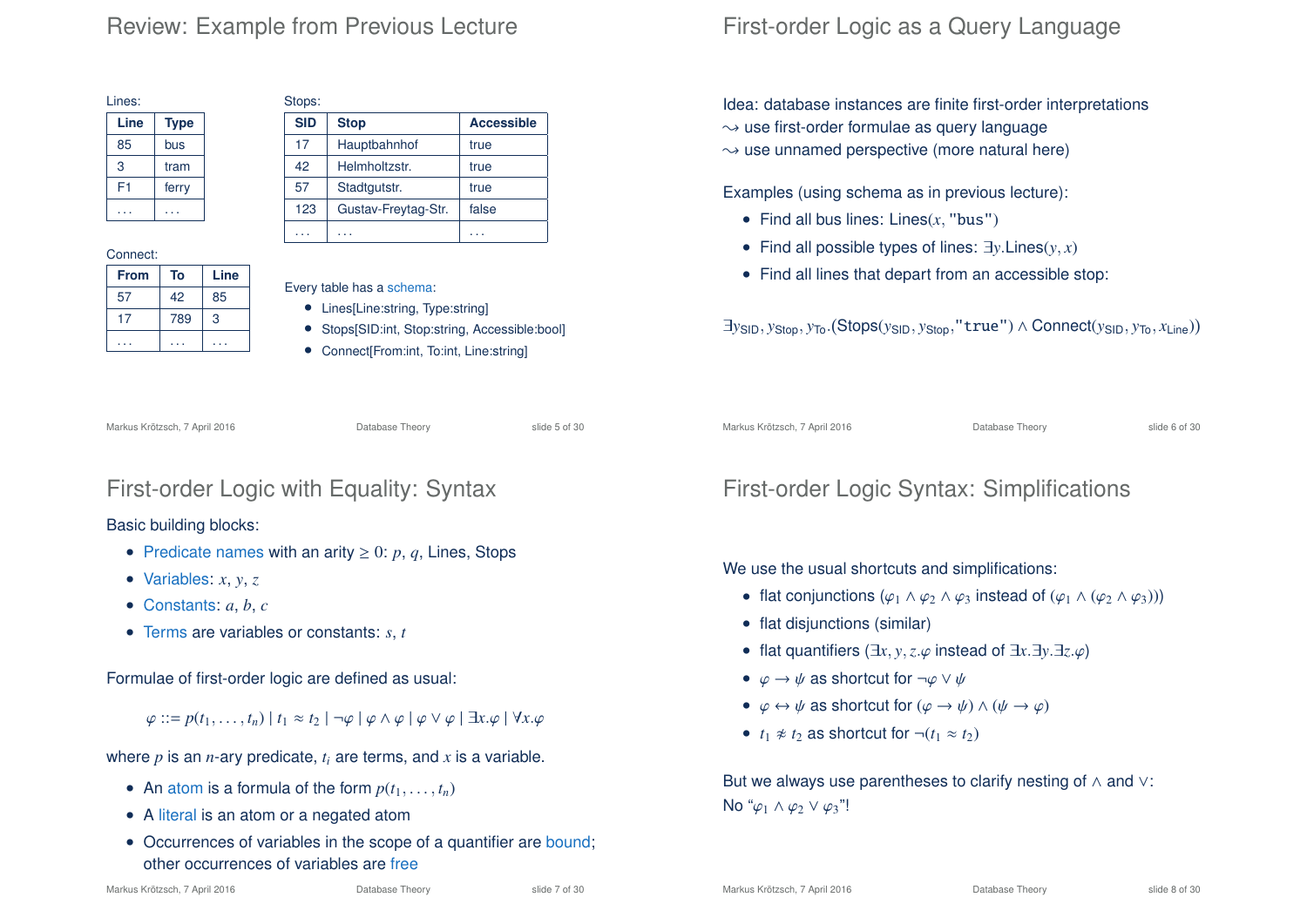### First-order Logic with Equality: Semantics

First-order formulae are evaluated over interpretations  $\langle \Delta^I, \cdot^I \rangle$ , where  $\Delta^I$  is the domain. To interpret formulas with free variables, we need a variable assignment  $\mathcal{Z}:$  Var  $\rightarrow \Delta^2$ .

- constants *a* interpreted as  $a^{I,Z} = a^I \in \Delta^I$
- variables *x* interpreted as  $x^{I,Z} = \mathcal{Z}(x) \in \Delta^I$
- *n*-ary predicates *p* interpreted as  $p^I \subseteq (\Delta^I)^n$

#### A formula  $\varphi$  can be satisfied by I and Z, written  $I, Z \models \varphi$ :

- $I, Z \models p(t_1, \ldots, t_n)$  if  $\langle t_1^{I,Z}, \ldots, t_n^{I,Z} \rangle \in p^I$
- $I, Z \models t_1 \approx t_2$  if  $t_1^{I, Z} = t_2^{I, Z}$
- $I, Z \models \neg \varphi$  if  $I, Z \not\models \varphi$
- $I, Z \models \varphi \land \psi$  if  $I, Z \models \varphi$  and  $I, Z \models \psi$
- $I, Z \models \varphi \vee \psi$  if  $I, Z \models \varphi$  or  $I, Z \models \psi$
- $I, Z \models \exists x. \varphi$  if there is  $\delta \in \Delta^I$  with  $I, \{x \mapsto \delta\}, Z \models \varphi$
- $I, Z \models \forall x. \varphi$  if for all  $\delta \in \Delta^I$  we have  $I, \{x \mapsto \delta\}, Z \models \varphi$

Markus Krötzsch, 7 April 2016 Database Theory slide 9 of 30

### Boolean Queries

```
A Boolean query is a query of arity 0
```
 $\rightarrow$  we simply write  $\varphi$  instead of  $\varphi$ []

 $\rightarrow \varphi$  is a closed formula (a.k.a. sentence)

What does a Boolean query return?

#### Two possible cases:

- $I \not\models \varphi$ , then the result of  $\varphi$  over I is  $\emptyset$  (the empty table)
- $I \models \varphi$ , then the result of  $\varphi$  over I is {\\} (the unit table)

Interpreted as Boolean check with result true or false (match or no match)

### First-order Logic Queries

### **Definition**

An *n*-ary first-order query *q* is an expression  $\varphi[x_1, \ldots, x_n]$  where  $x_1, \ldots, x_n$  are exactly the free variables of  $\varphi$  (in a specific order).

#### **Definition**

An answer to  $q = \varphi[x_1, \ldots, x_n]$  over an interpretation  $I$  is a tuple  $\langle a_1, \ldots, a_n \rangle$  of constants such that

$$
I \models \varphi[x_1/a_1,\ldots,x_n/a_n]
$$

where  $\varphi[x_1/a_1,\ldots,x_n/a_n]$  is  $\varphi$  with each free  $x_i$  replaced by  $a_i.$ 

The result of  $q$  over  $I$  is the set of all answers of  $q$  over  $I$ .

Markus Krötzsch, 7 April 2016 **Database Theory** Slide 10 of 30

### Domain Dependence

We have defined FO queries over interpretations

- $\rightarrow$  How exactly do we get from databases to interpretations?
	- Constants are just interpreted as themselves:  $a^1 = a$
	- Predicates are interpreted according to the table contents
	- But what is the domain of the interpretation?

What should the following queries return?

- (1) ¬Lines(*x*, "bus")[*x*]
- (2)  $(Connect(x_1, "42", "85") \vee Connect("57", x_2, "85")) [x_1, x_2]$

(3) ∀*y*.*p*(*x*, *y*)[*x*]

#### $\rightarrow$  Answers depend on the interpretation domain, not just on the database contents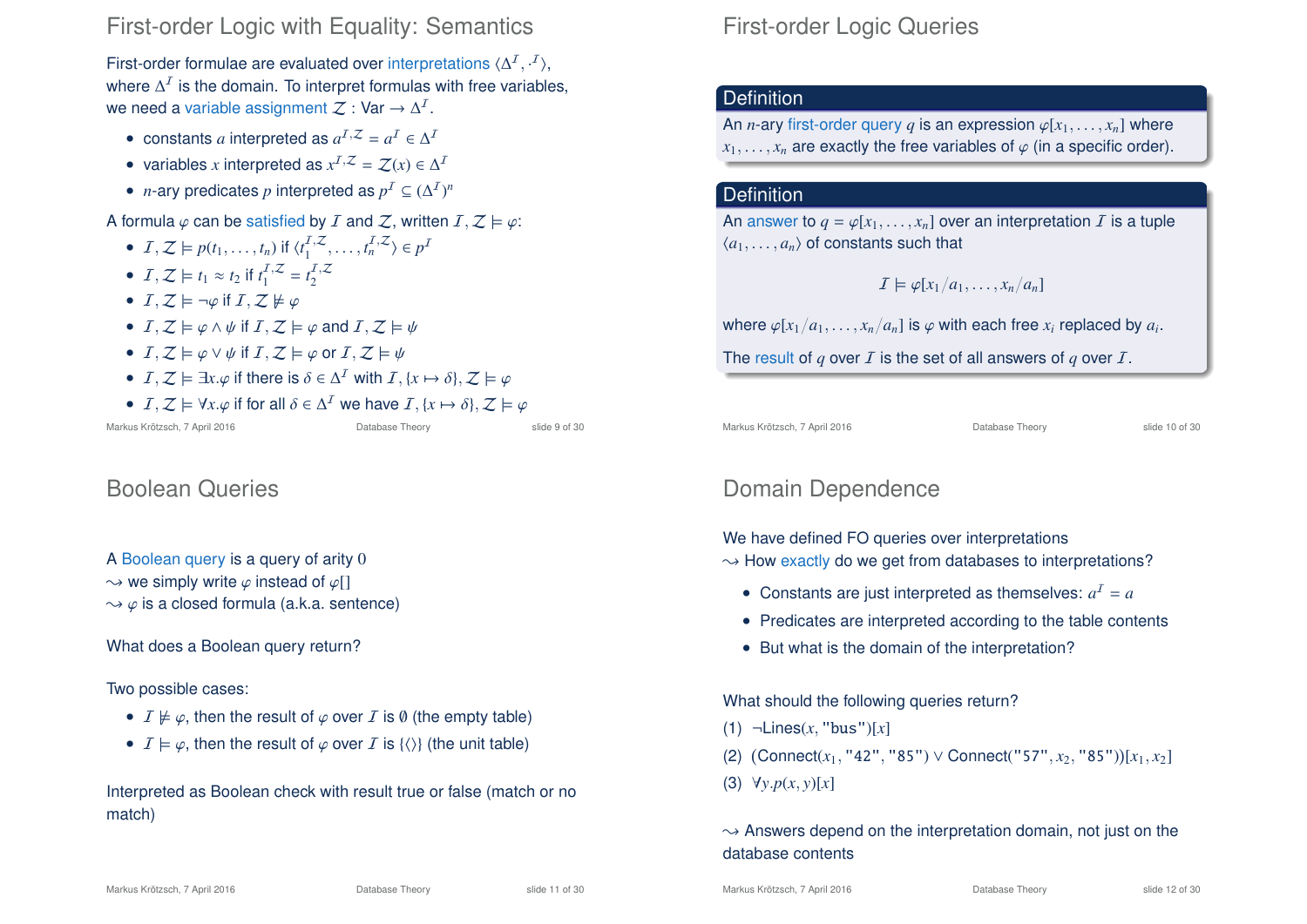### Natural Domain

Natural Domain: Examples

First possible solution: the natural domain

#### Natural domain semantics (ND):

- fix the interpretation domain to **dom** (infinite)
- query answers might be infinite (not a valid result table)  $\rightarrow$  query result undefined for such databases

#### Query answers under natural domain semantics:

- (1) ¬Lines(*x*, "bus")[*x*] Undefined on all databases
- (2)  $( \text{Connect}(x_1, "42", "85") \lor \text{Connect}("57", x_2, "85")) [x_1, x_2]$ Undefined on databases with matching  $x_1$  or  $x_2$  in Connect, otherwise empty
- (3) ∀*y*.*p*(*x*, *y*)[*x*] Empty on all databases

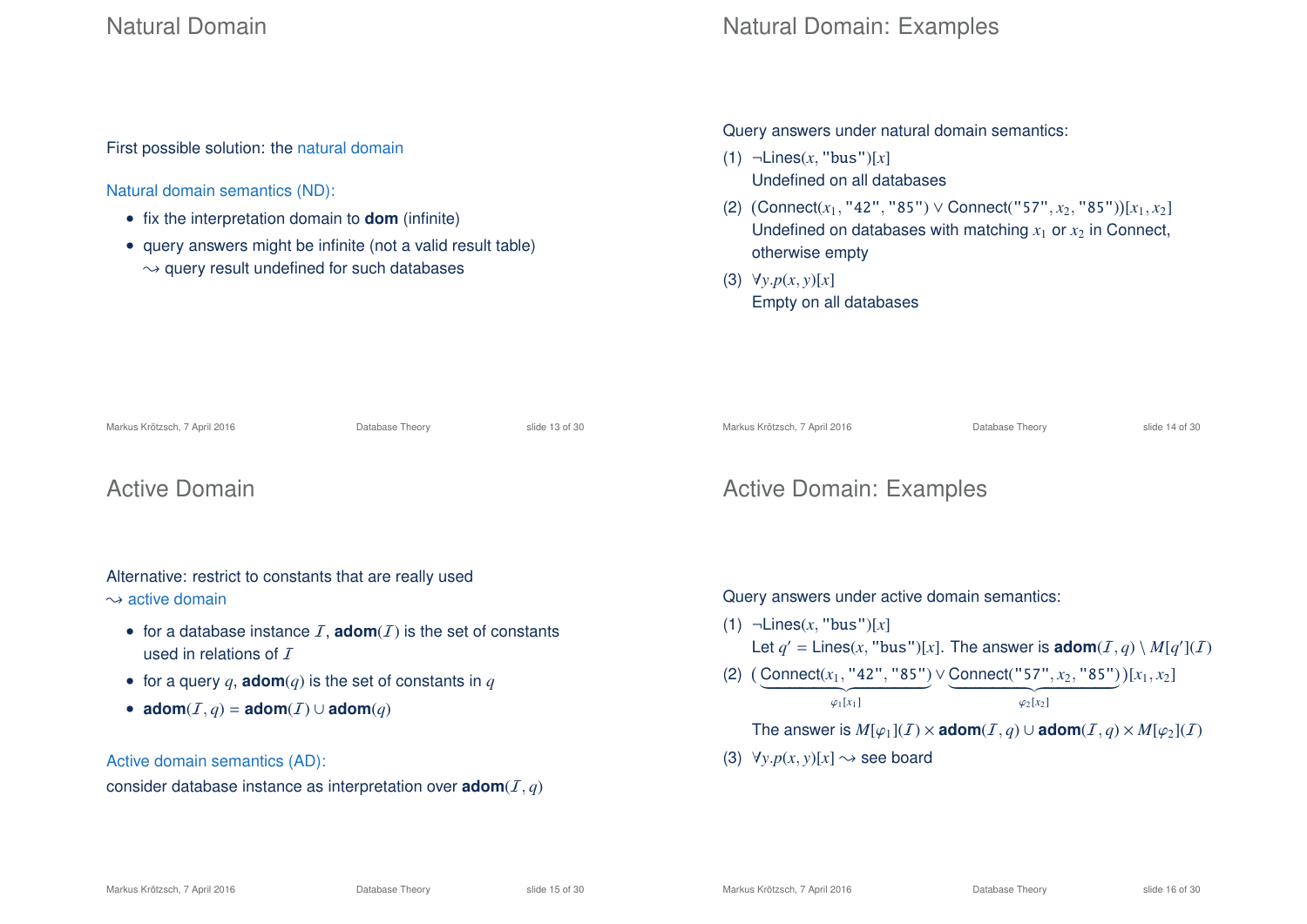### Domain Independence

Observation: some queries do not depend on the domain

- Stops $(x, y, "true")[x, y]$
- $(x \approx a)[x]$
- $p(x) \wedge \neg q(x)[x]$
- $\forall y. (q(x, y) \rightarrow p(x, y))[x]$  (exercise: why?)

In contrast, all example queries on the previous few slides are not domain independent

Domain independent semantics (DI):

consider only domain independent queries use any domain **adom**( $I, q$ ) ⊆  $\Delta^I$  ⊆ **dom** for interpretation

Markus Krötzsch, 7 April 2016 **Database Theory** Slide 17 of 30

### Equivalence of Relational Query Languages

#### Theorem

The following query languages are equivalent:

- Relational algebra RA
- FO queries under active domain semantics AD
- Domain independent FO queries DI

This holds under named and under unnamed perspective.

To prove it, we will show:

 $RA_{\text{named}} \sqsubseteq \text{DI}_{\text{unnamed}} \sqsubseteq \text{AD}_{\text{unnamed}} \sqsubseteq \text{RA}_{\text{named}}$ 

### How to Compare Query Languages

We have seen three ways of defining FO query semantics  $\rightarrow$  how to compare them?

#### **Definition**

The set of query mappings that can be described in a query language L is denoted **QM**(L).

- L<sub>1</sub> is subsumed by L<sub>2</sub>, written L<sub>1</sub>  $\sqsubseteq$  L<sub>2</sub>, if  $QM(L_1) \subseteq QM(L_2)$
- L<sub>1</sub> is equivalent to L<sub>2</sub>, written L<sub>1</sub>  $\equiv$  L<sub>2</sub>, if **QM**(L<sub>1</sub>) = **QM**(L<sub>2</sub>)

We will also compare query languages under named perspective with query languages under unnamed perspective.

This is possible since there is an easy one-to-one correspondence between query mappings of either kind (see exercise).

Markus Krötzsch, 7 April 2016 **Database Theory** Slide 18 of 30

### $RA_{\text{named}} \sqsubset \text{DI}_{\text{unnamed}}$

For a given RA query  $q[a_1, \ldots, a_n]$ , we recursively construct a DI query  $\varphi_q[x_{a_1}, \ldots, x_{a_n}]$  as follows:

We assume without loss of generality that all attribute lists in RA expressions respect the global order of attributes.

- if  $q = R$  with signature  $R[a_1, \ldots, a_n]$ , then  $\varphi_q = R(x_{a_1}, \ldots, x_{a_n})$
- if  $n = 1$  and  $q = \{ \{a_1 \mapsto c \} \}$ , then  $\varphi_q = (x_q, \approx c)$
- if  $q = \sigma_{a_i=c}(q')$ , then  $\varphi_q = \varphi_{q'} \wedge (x_{a_i} \approx c)$
- if  $q = \sigma_{a_i=a_j}(q')$ , then  $\varphi_q = \varphi_{q'} \wedge (x_{a_i} \approx x_{a_j})$
- if  $q = \delta_{b_1,\dots,b_n \to a_1,\dots,a_n} q'$ , then

 $\varphi_q = \exists y_{b_1}, \ldots, y_{b_n}.(x_{a_1} \approx y_{b_1}) \wedge \ldots \wedge (x_{a_n} \approx y_{b_n}) \wedge \varphi_{q'}[y_{a_1}, \ldots, y_{a_n}]$ (Here we assume that the  $a_1, \ldots, a_n$  in  $\delta_{b_1, \ldots, b_n \to a_1, \ldots, a_n}$  are written in the order of attributes, whereas  $b_1, \ldots, b_n$  might be in another order.  $\varphi_{q'}[y_{a_1}, \ldots, y_{a_n}]$  is like  $\varphi_{q'}$  but using variables  $y_{a_i}$ .)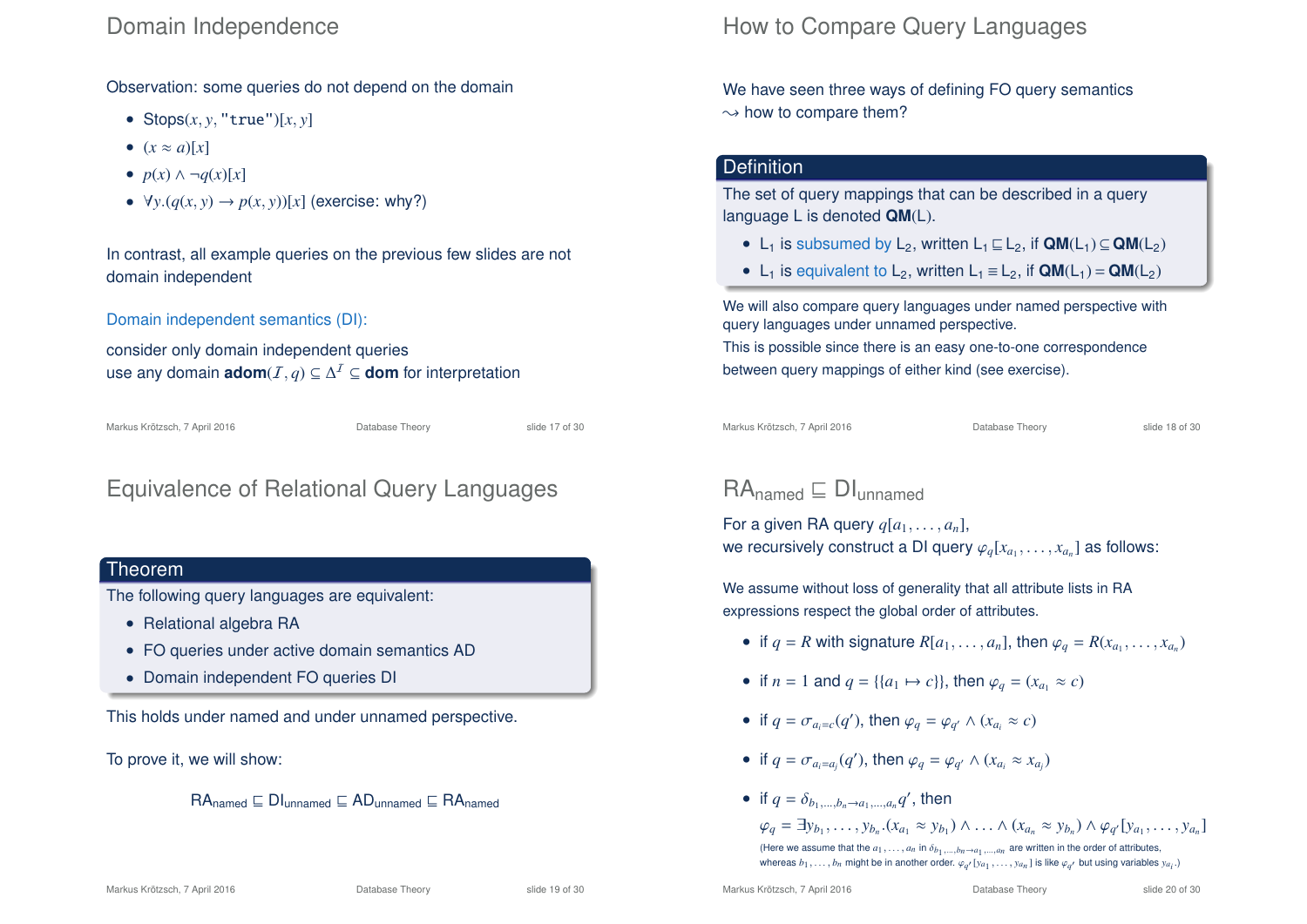Remaining cases:

- if  $q = \pi_{a_1,\dots,a_n}(q')$  for a subquery  $q'[b_1,\dots,b_m]$  with  ${b_1, \ldots, b_m} = {a_1, \ldots, a_n} \cup {c_1, \ldots, c_k},$ then  $\varphi_q = \exists x_{c_1}, \ldots, x_{c_k}.\varphi_{q'}$
- if  $q = q_1 \Join q_2$  then  $\varphi_q = \varphi_q$ ,  $\land \varphi_q$
- if  $q = q_1 \cup q_2$  then  $\varphi_q = \varphi_{q_1} \vee \varphi_{q_2}$
- if  $q = q_1 q_2$  then  $\varphi_q = \varphi_{q_1} \wedge \neg \varphi_{q_2}$

One can show that  $\varphi_q[x_{a_1},\ldots,x_{a_n}]$  is domain independent and equivalent to *q*  $\rightsquigarrow$  exercise

Markus Krötzsch, 7 April 2016 **Database Theory** Slide 21 of 30

### $AD_{unpamed} \nightharpoonup RA_{pamed}$

Consider an AD query  $q = \varphi[x_1, \ldots, x_n]$ .

For an arbitrary attribute name *a*, we can construct an RA expression  $E_{a,\text{adom}}$  such that  $E_{a,\text{adom}}(I) = \{ \{a \mapsto c\} \mid c \in \text{adom}(I, q) \}$  $\rightsquigarrow$  exercise

For every variable *x*, we use a distinct attribute name *a<sup>x</sup>*

- if  $\varphi = R(t_1, \ldots, t_m)$  with signature  $R[a_1, \ldots, a_m]$  with variables  $x_1 = t_{v_1}, \ldots, x_n = t_{v_n}$  and constants  $c_1 = t_{w_1}, \ldots, c_k = t_{w_k}$ then  $E_{\varphi} = \delta_{a_{v_1}...a_{v_n} \to a_{x_1}...a_{x_n}} (\sigma_{a_{w_1} = c_1}(\ldots \sigma_{a_{w_k} = c_k}(R) \ldots))$
- if  $\varphi = (x \approx c)$ , then  $E_{\varphi} = \{ \{a_x \mapsto c \} \}$
- if  $\varphi = (x \approx y)$ , then  $E_{\varphi} = \sigma_{a_x = a_y}(E_{a_x, \text{adom}} \bowtie E_{a_y, \text{adom}})$
- other forms of equality atoms are similar

### $D_{unpamed} \nightharpoonup AD_{unpamed}$

This is easy to see:

- Consider an FO query *q* that is domain independent
- The semantics of  $q$  is the same for any domain **adom** ⊆ ∆ <sup>I</sup> ⊆ **dom**
- In particular, the semantics of *q* is the same under active domain semantics
- Hence, for every DI query, there is an equivalent AD query

Markus Krötzsch, 7 April 2016 **Database Theory** Slide 22 of 30

$$
AD_{unnamed} \sqsubseteq RA_{named} (cont'd)
$$

Remaining cases:

- if  $\varphi = \neg \psi$ , then  $E_{\varphi} = (E_{a_{x_1}}, \text{atom} \bowtie \ldots \bowtie E_{a_{x_n}}, \text{atom}) E_{\psi}$
- if  $\varphi = \varphi_1 \wedge \varphi_2$ , then  $E_{\varphi} = E_{\varphi_1} \Join E_{\varphi_2}$
- if  $\varphi = \exists y \psi$  where  $\psi$  has free variables  $y, x_1, \ldots, x_n$ , then  $E_{\varphi} = \pi_{a_{x_1},...,a_{x_n}} E_{\psi}$

The cases for ∨ and ∀ can be constructed from the above  $\rightsquigarrow$  exercise

A note on order: The translation yields an expression  $E_{\varphi}[a_{x_1},\ldots,a_{x_n}].$  For this to be equivalent to the query  $\varphi[x_1, \ldots, x_n]$ , we must choose the attribute names such that their global order is  $a_{x_1},\ldots,a_{x_n}.$  This is clearly possible, since the names are arbitrary and we have infinitely many names available.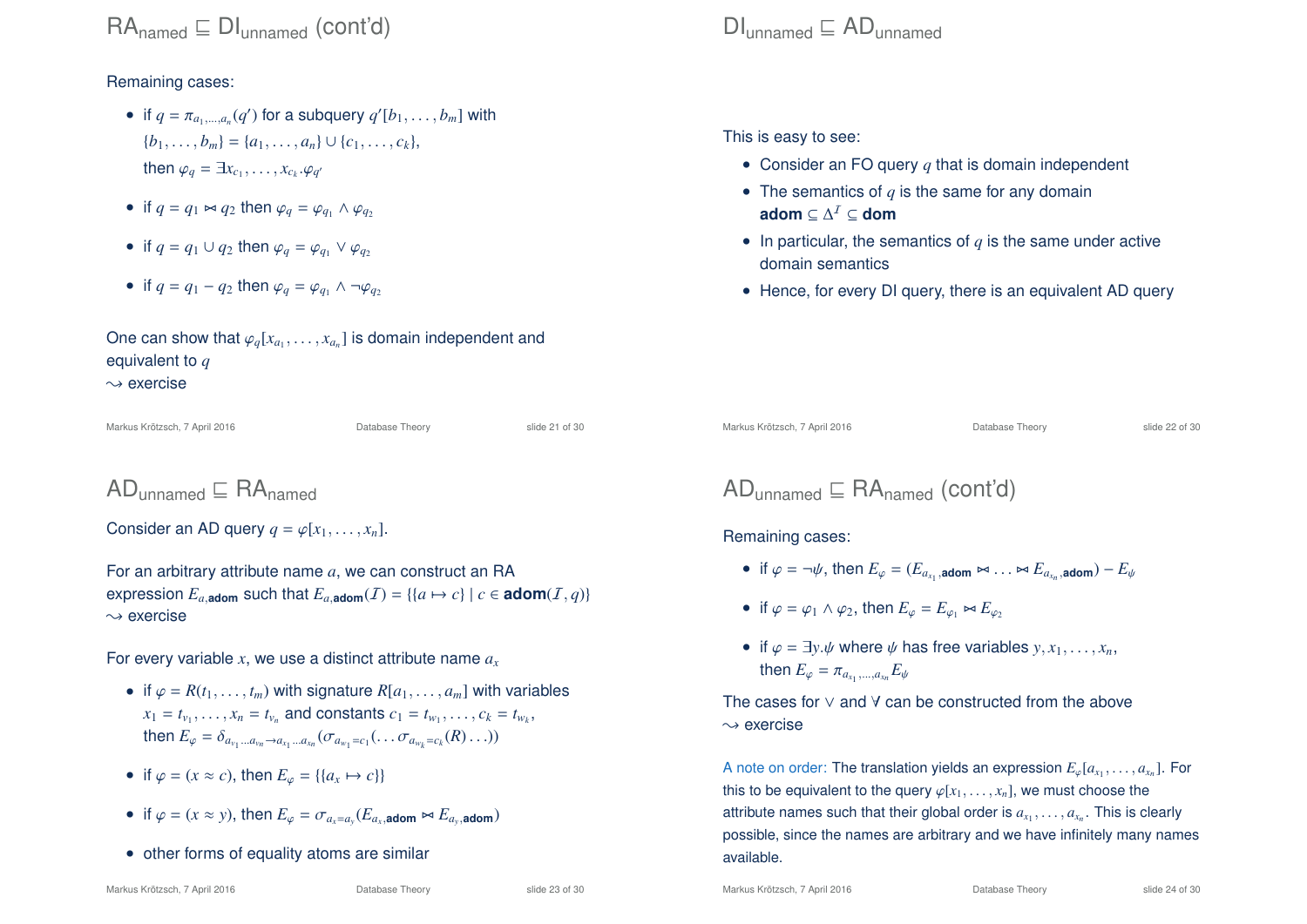### How to find DI queries?

Domain independent queries are arguably most intuitive, since their result does not depend on special assumptions.

 $\rightarrow$  How can we check if a query is in DI? Unfortunately, we can't:

#### Theorem

Given a FO query  $q$ , it is undecidable if  $q \in$  DI.

 $\sim$  find decidable sufficient conditions for a query to be in DI

### A Normal Form for Queries

We first define a normal form for FO queries: Safe-Range Normal Form (SRNF)

- Rename variables apart (distinct quantifiers bind distinct variables, bound variables distinct from free variables)
- Eliminate all universal quantifiers:  $\forall y.\psi \mapsto \neg \exists y.\neg \psi$
- Push negations inwards:

$$
-\neg(\varphi\wedge\psi)\mapsto(\neg\varphi\vee\neg\psi)
$$

$$
-\neg(\varphi \vee \psi) \mapsto (\neg \varphi \wedge \neg \psi)
$$

 $\neg\neg\psi \mapsto \psi$ 

| Markus Krötzsch, 7 April 2016 | Database Theory | slide 25 of 30 |
|-------------------------------|-----------------|----------------|
|                               |                 |                |

### Safe-Range Queries

Let  $\varphi$  be a formula in SRNF. The set rr( $\varphi$ ) of range-restricted variables of  $\varphi$  is defined recursively:

$$
rr(R(t_1,...,t_n)) = \{x \mid x \text{ a variable among the } t_1,...,t_n\}
$$
  
\n
$$
rr(x \approx a) = \{x\}
$$
  
\n
$$
rr(x \approx y) = \emptyset
$$
  
\n
$$
rr(\varphi_1 \land \varphi_2) = \begin{cases} rr(\varphi_1) \cup \{x, y\} & \text{if } \varphi_2 = (x \approx y) \text{ and } \{x, y\} \cap rr(\varphi_1) \neq \emptyset \\ rr(\varphi_1) \cup rr(\varphi_2) & \text{otherwise} \end{cases}
$$
  
\n
$$
rr(\varphi_1 \lor \varphi_2) = rr(\varphi_1) \cap rr(\varphi_2)
$$
  
\n
$$
rr(\exists y.\psi) = \begin{cases} rr(\psi) \setminus \{y\} & \text{if } y \in rr(\psi) \\ \text{throw new NotSafeException() if } y \notin rr(\psi) \\ \text{tr}(\neg \psi) = \emptyset & \text{if } rr(\psi) \text{ is defined (no exception)} \end{cases}
$$

# Safe-Range Queries

## **Definition**

An FO query  $q = \varphi[x_1, \ldots, x_n]$  is a safe-range query if

 $rr(SRNF(\varphi)) = \{x_1, \ldots, x_n\}.$ 

Markus Krötzsch, 7 April 2016 **Database Theory** Slide 26 of 30

Safe-range queries are domain independent. One can show a much stronger result:

#### **Theorem**

The following query languages are equivalent:

- Safe-range queries SR
- Relational algebra RA
- FO queries under active domain semantics AD
- Domain independent FO queries DI